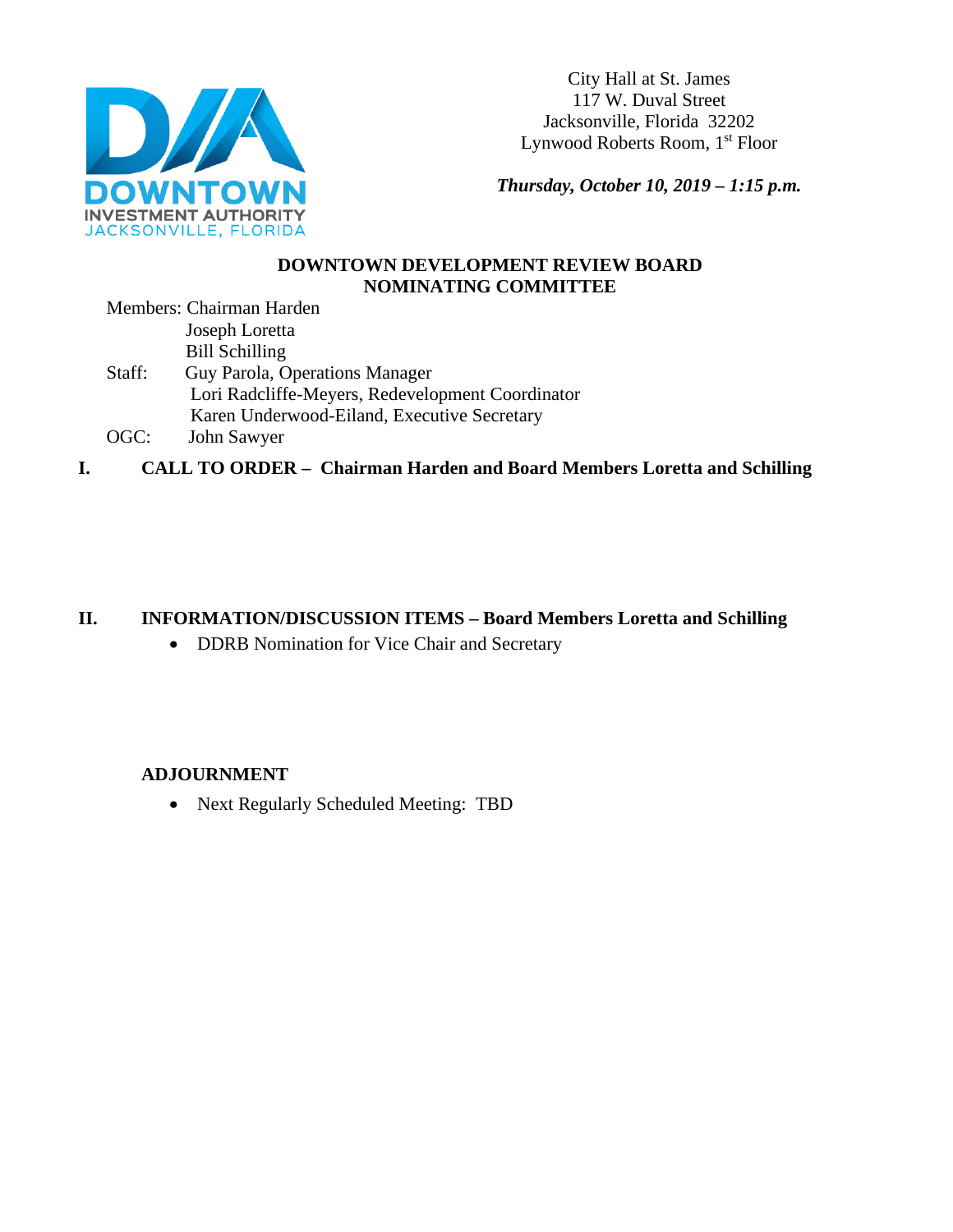

*Thursday, October 10, 2019*

# **MEETING MINUTES**

**Board Members Present:** C. Harden, Chair; T. Lee; B. Schilling; J. Brent Allen, Esq.; C. Davisson; B. Durden, Esq.; and J. Loretta.

**Board Members Not Present:** F. Jones

**DIA Staff Present:** Guy Parola, Operations Manager, Lori Radcliffe-Meyers, Redevelopment Coordinator, and Karen Underwood-Eiland, Executive Assistant

**Representing Office of General Counsel:** Jason Teal

# **I. CALL TO ORDER**

### **Meeting Convened: 2:03 p.m.**

Chairman Harden called the meeting to order at 2:03 p.m., and the members identified themselves for the record.

Chairman Harden asked anyone wishing to speak on a particular project to complete a public speaker card and to provide them to Karen. He also reminded Board Members to disclose any ex-parte communication with any of the applicants presenting projects today or conflicts of interest prior to the item being addressed by the Board.

# **II. ACTION ITEMS**

# **A. APPROVAL OF THE SEPTEMBER 19, DDRB MEETING MINUTES.**

**A MOTION WAS MADE BY BOARD MEMBER LORETTA AND SECONDED BY BOARD MEMBER SCHILLING APPROVING THE DDRB SEPTEMBER 19, 2019 DDRB MINUTES.** 

# **THE MOTION PASSED UNANIMOUSLY 7-0-0.**

# **B. DDRB 2019-013: CONCEPTUAL APPROVAL – GARAGE FLORIDA BLUE**

Mrs. Lori Radcliffe-Meyers reported that DDRB Application 2019-013 seeks Conceptual Approval for a four story, 284,284 square foot total parking garage which will accommodate 869 parking spaces. The site is currently vacant with a large retention pond on site. The site is 2.32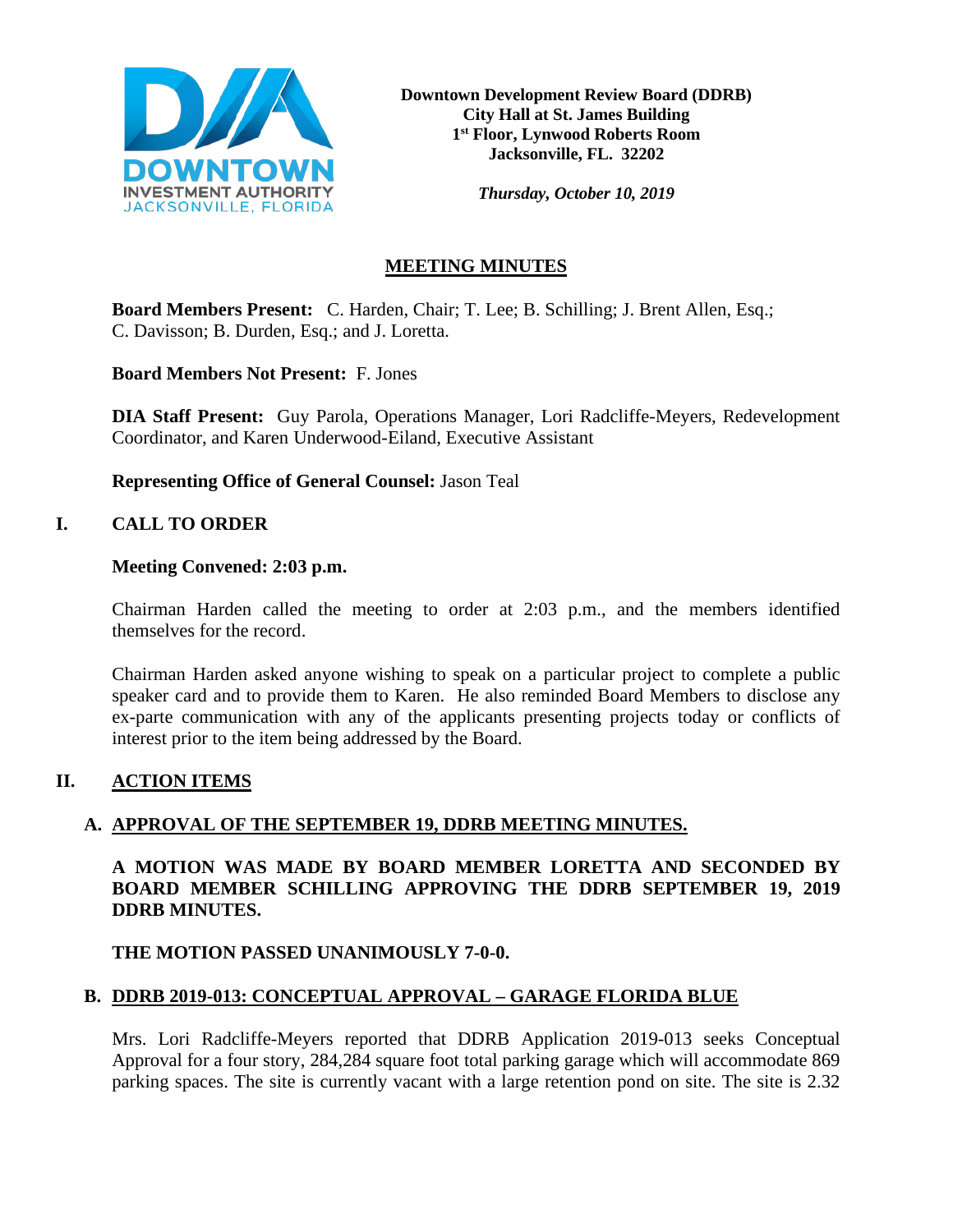Downtown Development Review Board (DDRB) – Regular Meeting Thursday, September 19, 2019 Page 2 of 8

acres and is bordered to the north and south by Forest Street and Edison Avenue, respectively; and bordered to the east and west by Magnolia Street and Park Street, respectively.

Public Comment: None

John Trevathan, Vice President, Corporate Services & Chief Procurement Officer at Florida Blue provided a presentation to the Board. Michael Coffey, RS&H/Applicant and Philip Robbie Author at RS&H were also available.

Chairman Harden reported that this was not the first time this project was brought before the Board. He felt it was important to understand the relocated parking

Guy reported as continued development in the Riverwalk, we wanted to pull as much parking off of the river as possible. This is our way of helping the private industry accomplish what was needed. There is a suffering of existing retail, because there is no parking on the weekends, nights and holidays.

Board Member Allen commented about the retail component. He would like the final picture when coming back for the Final. He suggested ways to engage food trucks to create an inviting environment for the public.

Board Member Davisson stated that his subjective view is he didn't think the composition of what's presented is there yet.

Board Member Lee inquired about the infrastructure design in their documents that will allow for any transition in the retail. He concurs with Board Member Davisson.

Board Member Durden addressed concerns about lack of retail, lack of a street-frontage along Park Street. She referenced Park and Forest having an entrance on the interstate into Brooklyn as a very important intersection. There was a lot of hard work put in last year with some additional provisions for the sidewalk and amending areas. This board reviews a lot of projects and has to be consistent. She hopes that the applicant will take the board thoughts seriously and come back with a different proposal.

Board Member Schilling asked who the intended users were and would the garage be free during nights and weekends. John Trevathan responded about allowing access during nights, weekends and holidays for the entire year at the facility, they will have the capability to charge and file legislation with the City of Jacksonville Redevelopment Agreement. It is not their intent to charge.

Chairman Harden mentioned a few comments that were received via emails regarding daytime use. If there was more retail, parking during the day it might help people attend the retail. There are other retail users that can use daytime space. Would it be feasible on paid basis to come in and access the garage as a member of the public? John Trevathan replied that they are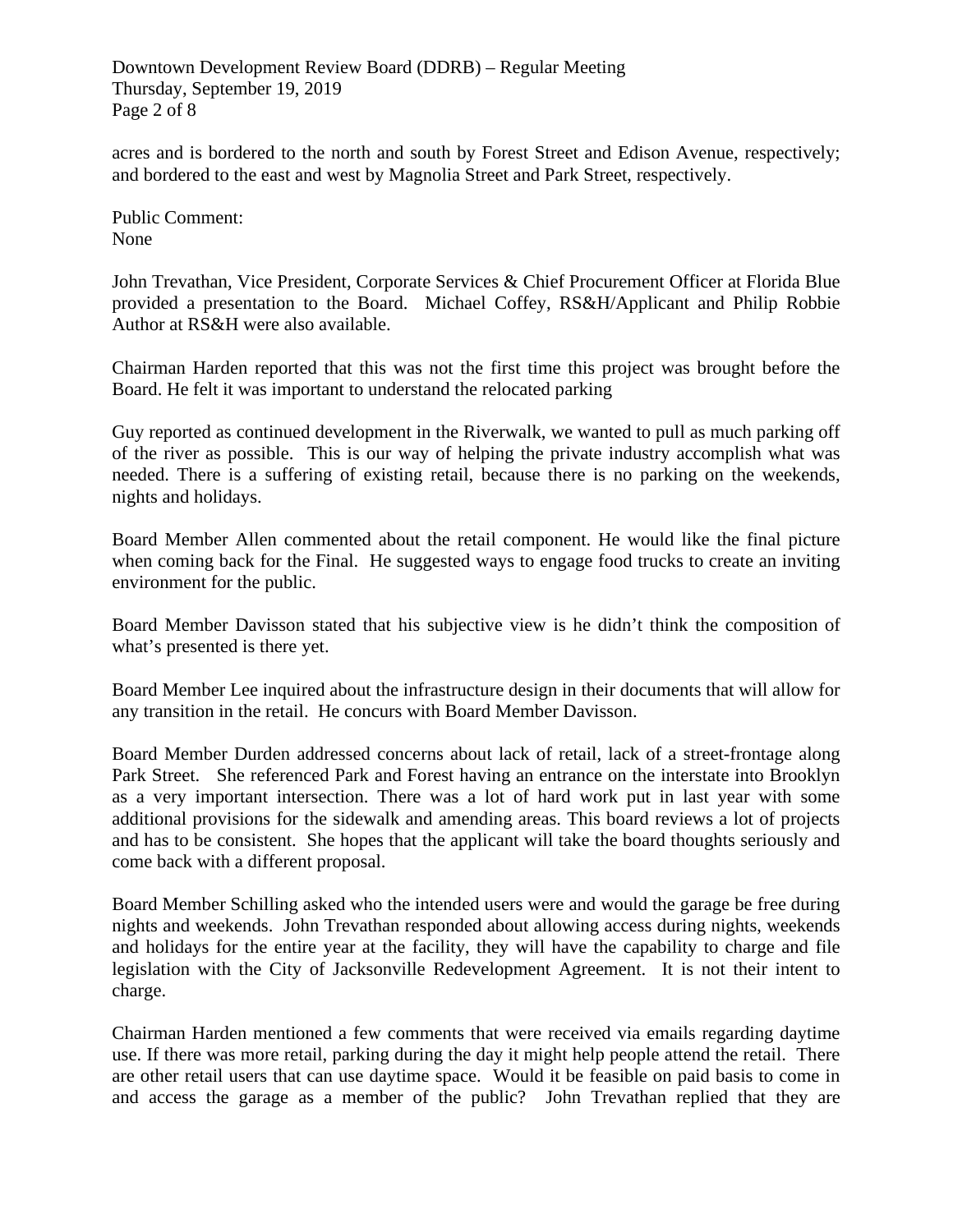Downtown Development Review Board (DDRB) – Regular Meeting Thursday, September 19, 2019 Page 3 of 8

conducting a lot of modeling around the capacity of the tower in the effort to development more important property along the riverfront as well as several lease properties that are under consideration for development.

Lori Radcliffe-Meyers stated that the applicant was not requesting any deviations.

Board Member Schilling noted that taking a city-owned parcel that is underutilized is a positive.

Board Member Schilling provided constructive criticism feedback below:

Forest Street should be the gateway to Brooklyn and Riverside.

He would like to see the Park Avenue and Forest Street frontages of the garage wrapped with something to activate this area. He also commented if he were to place retail into the garage, Park Street is probably not the sign he would put up and he think it's a potential in this opportunity in not having retail on portions of the Forest frontage.

It would be helpful to have a site-plan overlaid on an aerial when coming back for final approval.

Board Member Loretta appreciates Florida Blue and all that they are doing and wanted staff's opinion of the commercial requirement. Guy Parola responded that each frontage has requirement of fifty percent. Board Member Loretta asked about the percentages to the ramp. The applicant responded 384 feet long. Board Member Loretta recommended a forty foot depth commercial on the ground floor, first and second floor on Park Street and be considered on Magnolia Street up against the park. He felt at the four story height, up on Park may not be bad to punch back at 14 feet 6 to 20 feet or 23 feet.

#### **Start here**

**A MOTION WAS MADE BY BOARD MEMBER LORETTA AND SECONDED BY BOARD MEMBER JONES FOR FINAL APPROVAL OF DDRB APPLICATION 2019- 005, SUBJECT TO THE FOLLOWING CONDITIONS:** 

**1. THE DEVELOPER SHOULD CONSULT WITH THE CITY'S TRAFFIC ENGINEER TO:**

**(A) CLOSE THE DRIVEWAY APRON LOCATED AT THE NORTHWEST CORNER OF THE DEVELOPER'S PARCEL' AND** 

**(B) RELOCATE THE "NO PARKING ANYTIME: SIGN ALONG THIS PORTION OF ASHLEY STREET TO CREATE MORE OPPORTUNITY FOR OFF-STREET PARKING.** 

**1. DEVIATION TO SEC.656.361.16. - OFF-STREET PARKING OVERLAY TO REDUCE PARKING REQUIREMENT FROM EIGHTEEN TO ZERO; A MOTION WAS MADE BY BOARD MEMBER LORETTA AND SECONDED BY BOARD**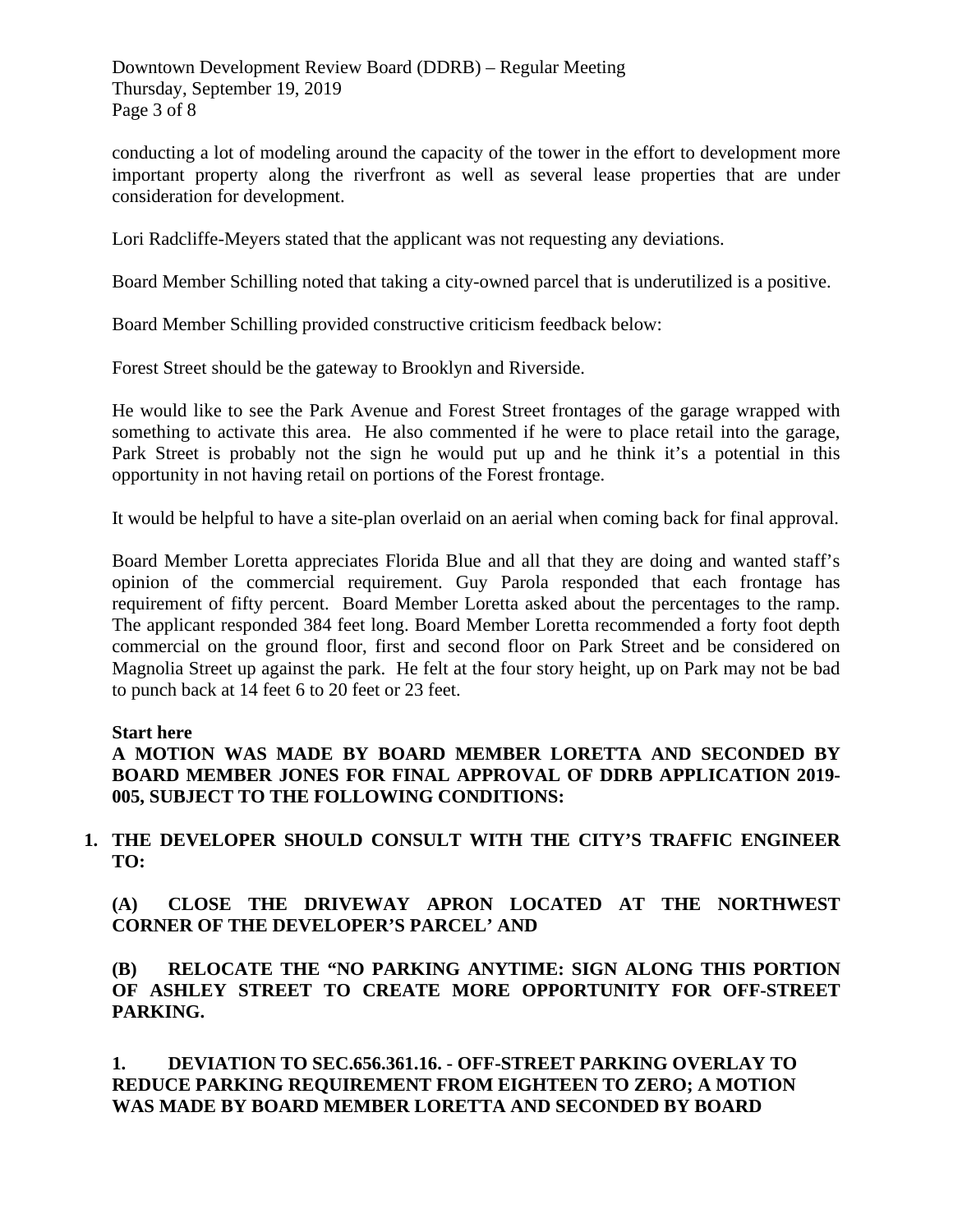Downtown Development Review Board (DDRB) – Regular Meeting Thursday, September 19, 2019 Page 4 of 8

#### **MEMBER DURDEN.**

#### **THE MOTION PASSED 4-0-1 (SCHILLING ABSTAINED).**

**2. DEVIATION TO SEC.656.361.20. - STREETSCAPE DESIGN STANDARDS TO PROVIDE AN ALTERNATIVE STREETSCAPE DESIGN. A MOTION WAS MADE BY BOARD MEMBER HARDEN AND SECONDED BY BOARD MEMBER LORETTA**

#### **THE MOTION PASSED 4-0-1 (SCHILLING ABSTAINED)**

### **3. DEVIATION TO SEC. 656.361.13 – ENTRANCES A MOTION WAS MADE BY BOARD MEMBER LORETTA AND SECONDED BY BOARD MEMBER DURDEN.**

### **THE MOTION PASSED 4-0-1 (SCHILLING ABSTAINED)**

#### **THE MOTION PASSED 4-0-1.**

### **C. DDRB 2019-010: SPECIAL SIGN EXCEPTION AMERIS BANK**

Mr. Parola provided a summary. The applicant is seeking to replace two (2) existing building identification signs and add two (2) new logo signs on the River place Tower building located at 1301 River Place Boulevard on the South Bank.

Mr. Mark D'Alessandro provided a presentation. Mr. Koppenhafer introduced Andy Cheney, Ameris Bank Executive Team and Former Mayor John Delaney whom is on the Ameris Bank Board.

Chairman Schilling opened the floor for public comment.

Chairman Schilling asked Board Member Loretta if he could be the lighting intensity expert. Board Member Loretta agreed.

Board Member Durden moved to add a condition to the recommendations from the staff to provide for review of lumens by Board Member Loretta to determine similarity with current lumens of the Ameris Sign. Board Member Loretta requested an example of the current lumens in comparison to what they are proposing.

### **A MOTION WAS MADE BY BOARD MEMBER DURDEN AND SECONDED BY BOARD MEMBER LORETTA RECOMMENDING AN ADDITIONAL CONDITION ALLOWING FURTHER REVIEW OF THE LUMENS OF THE SIGN.**

**THE MOTION PASSED UNANIMOUSLY 5-0-0.**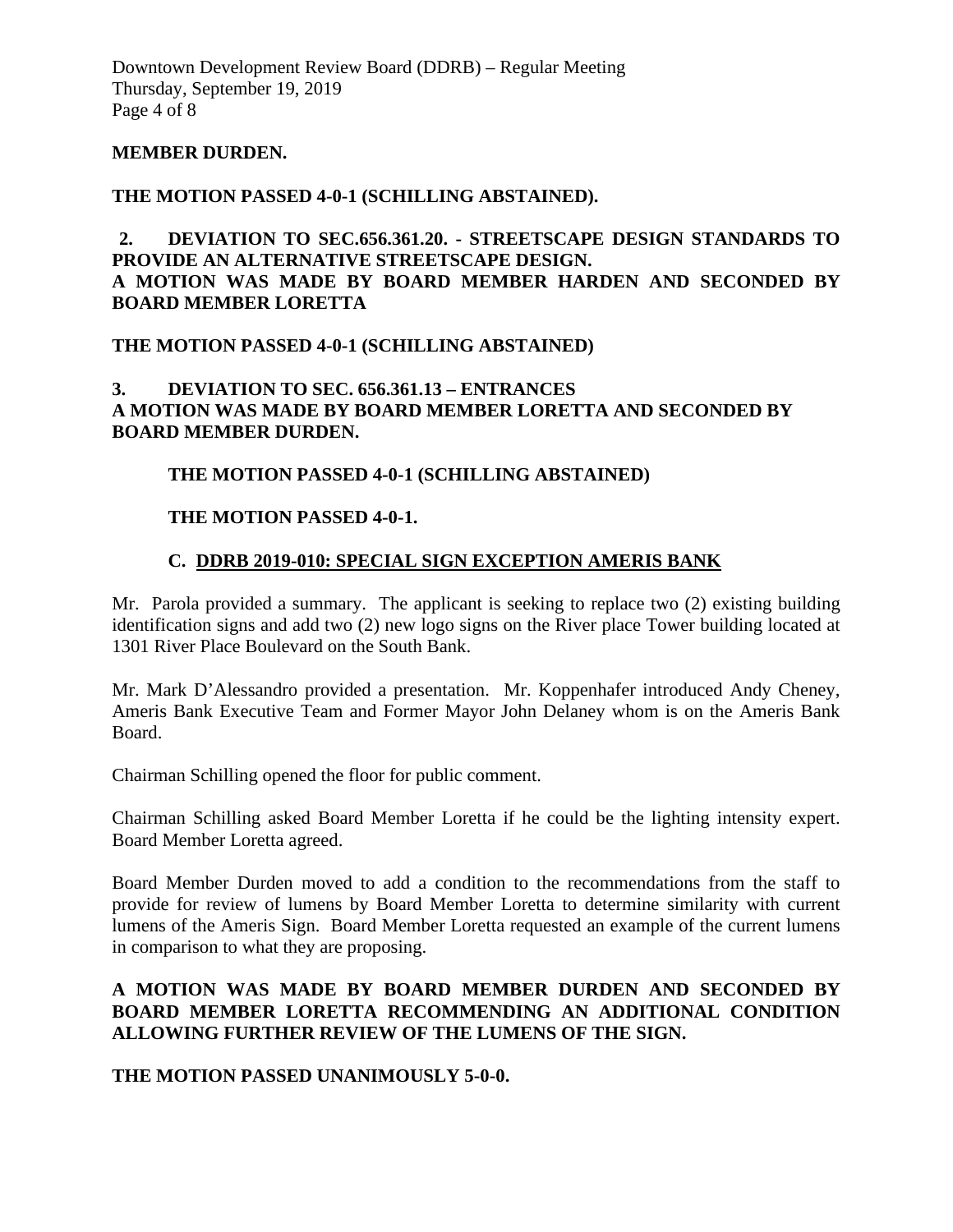Downtown Development Review Board (DDRB) – Regular Meeting Thursday, September 19, 2019 Page 5 of 8

**A MOTION WAS MADE BY BOARD MEMBER DURDEN AND SECONDED BY BOARD MEMBER LORETTA RECOMMENDING FINAL APPROVAL OF DDRB APPLICATION 2019-010 FOR A SPECIAL SIGN EXCEPTION TO THE DOWNTOWN OVERLAY DISTRICT TO ALLOW AN INCREASE OF SIGN AREA FOR BUILDING IDENTIFICATION SIGNS AT 1301 RIVERPLACE BOULEVARD AS FOLLOWS:**

### **1) INCREASE WALL SIGNAGE FROM A MAXIMUM OF 400 SQUARE FEET TO 1,356 SQUARE FEET ALONG THE NORTH AND SOUTH ELEVATIONS; AND**

# **2) ALLOW FOR ADDITIONAL WALL SIGNAGE AS FOLLOWS:**

# **A) EAST ELEVATION: 196 SQUARE FEET**

**B) WEST ELEVATION: 196 SQUARE FEET**

# **THE MOTION PASSED UNANIMOUSLY 5-0-0.**

# **D. DDRB 2019-011 SPECIAL SIGN EXCEPTION – SOBA**

Mr. Parola provided a summary for the project that was once as the Home Street Property. The applicant is seeking to install a projecting sign (i.e. "blade sign").

Ryan Richardson, Harbinger Sign provided a presentation.

Board Member Loretta noted that he worked on this project from a site plan in landscape architect and hardscape design over a year and half ago.

Chairman Schilling opened the floor for public comments.

# **A MOTION WAS MADE BY BOARD MEMBER JONES AND SECONDED BY BOARD MEMBER HARDEN RECOMMENDING FINAL APPROVAL OF DDRB 2019-011 FOR A SPECIAL SIGN EXCEPTION TO THE DOWNTOWN OVERLAY DISTRICT TO ALLOW AN INCREASE OF A SIGN AREA FOR PROJECTING (I.E. "BLADE SIGN") FROM 24 SQUARE FEET TO A MAXIMIM OF 57 SQUARE FEET.**

# **THE MOTION PASSED UNANIMOUSLY 5-0-0.**

# **E. DDRB 2019-012: CONCEPTUAL REVIEW – JEA HEADQUARTERS**

Chairman Schilling reported that he is providing engineering services for the project and abstained from voting on the item.

Mr. Parola provided the staff report. DDRB Application 2019-012 seeks Conceptual approval for 220,000 square feet office building and 850 space parking deck with 8,500 squares of ground floor retail.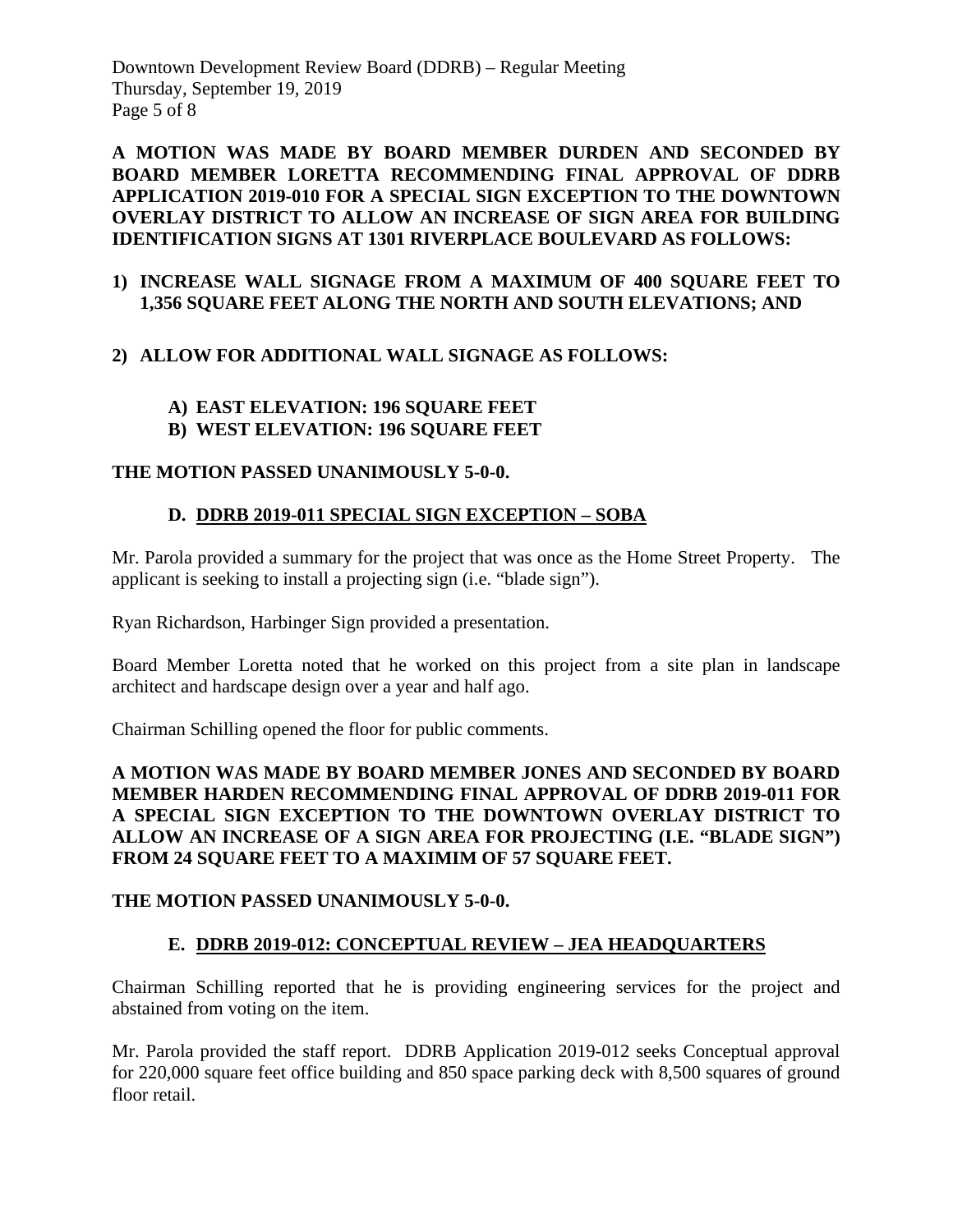Downtown Development Review Board (DDRB) – Regular Meeting Thursday, September 19, 2019 Page 6 of 8

Cyndy Trimmer provided a presentation to the Board. Nancy Kilgo, JEA; Mike Harryman, Ryan Companies; J. J. Conners, developer's local consultant; Joe Mecca, and Blair Knighting from Kimley-Horn, with the design team were available to answer any questions.

Chairman Schilling opened the floor for public comments.

Nancy Powell inquired about the location of the parking garage street frontage activation. Ms. Trimmer responded that the screening for the garage were still being worked on

Mr. Parola reported that all of the requirements for the parking garages were recently adopted in the ordinance code.

Chairman Schilling, Board Member Durden, Board Member Harden, and Board Member Loretta provided ex-parte communication with Ms. Trimmer, and Mr. Conners.

Board Member Loretta requested to see more detail on the site plan for the streetscape plan at 20, 40 scales, not 100 scales, to fully understand what was going on.

Board Member Harden commented about the screen and agreed with Ms. Powell's comment about the garages. He also requested a larger representation prior to coming back for final approval.

Mr. Parola stated that the staff report condition recommendation A through G, were geared to Board Member Loretta's point of detail.

Board Member Durden reiterated that the screening, mural facade for the garage were extremely important.

Chairman Schilling suggested scheduling a workshop to give the other Members an opportunity for their feedback.

Board Member Jones recommended not having the gate but to use a wall with some sort of landscape treatment.

### **A MOTION WAS MADE BY BOARD MEMBER HARDEN AND SECONDED BY BOARD MEMBER JONES AMENDING CONCEPTUAL APPROVAL OF DDRB APPLICATION 2019-012 WITH THE FOLLOWING RECOMMENDATIONS:**

- **(A) Prior to submittal for final review, the developer shall meet with staff to:** 
	- **i) identify any deviations sought;**
	- **ii) meet with staff to develop, if feasible, a public parking option for those 40 spaces identified as JEA customer parking during nonbusiness hours**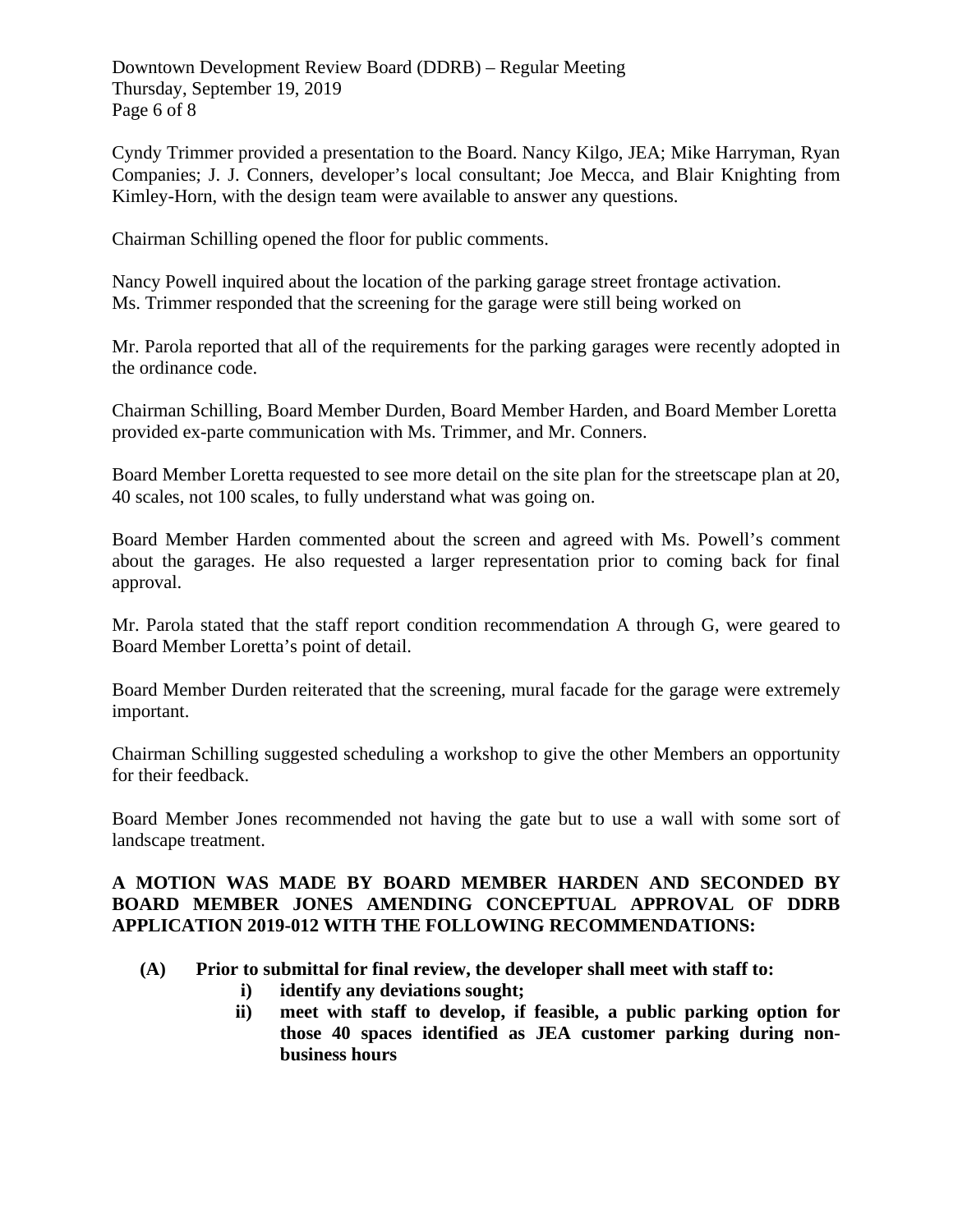Downtown Development Review Board (DDRB) – Regular Meeting Thursday, September 19, 2019 Page 7 of 8

- **(B) At final review, the developer shall provide enough detail so as to illustrate that urban open space meets the definition of such in the Ordinance Code, and meets the various requirements and design / amenity features for urban open space.**
- **(C) Bollards shall be located within the Amenity area of the Pedestrian Zone;**
- **(D) Cobra head streetlights shall be replaced with the historic "double acorn" streetlights, which is the standard for Downtown;**
- **(E) Streetlights, benches and street furnishings shall be placed in the Amenity Area;**
- **(F) Street furnishings (e.g. benches, trash receptacles) shall be in accordance with the Downtown Streetscape Design Guidelines; and**
- **(G) Pedestrian Zone paving shall follow the "Business / Inter-District" design contained in the Downtown Streetscape Design**
- **(H) Further evaluate and provide detail on the screening of the façade for the garage**
- **(I) The Julia Street activation.**
- **(J) Pocket Park detail**

# **THE MOTION PASSED 4-0-1 (Schilling)**

**III. OLD BUSINESS** NONE

#### **IV. NEW BUSINESS**

Chairman Schilling introduced and welcomed Jim Klement's replacement Lori Radcliffe-Meyers to the members.

Chairman Schilling opened the floor for nominating another Chairman of the DDRB meetings for the coming year.

### **A MOTION WAS MADE BY BOARD MEMBER JONES AND SECONDED BY BOARD DURDEN APPOINTING BOARD MEMBER HARDEN AS CHAIRMAN OF THE DDRB.**

# **THE MOTION PASSED UNANIMOUSLY 5-0-0**.

Chairman Harden asked Board Member Schilling and Board Member Loretta to serve on the nominating committee for Vice chairman and secretary moving forward.